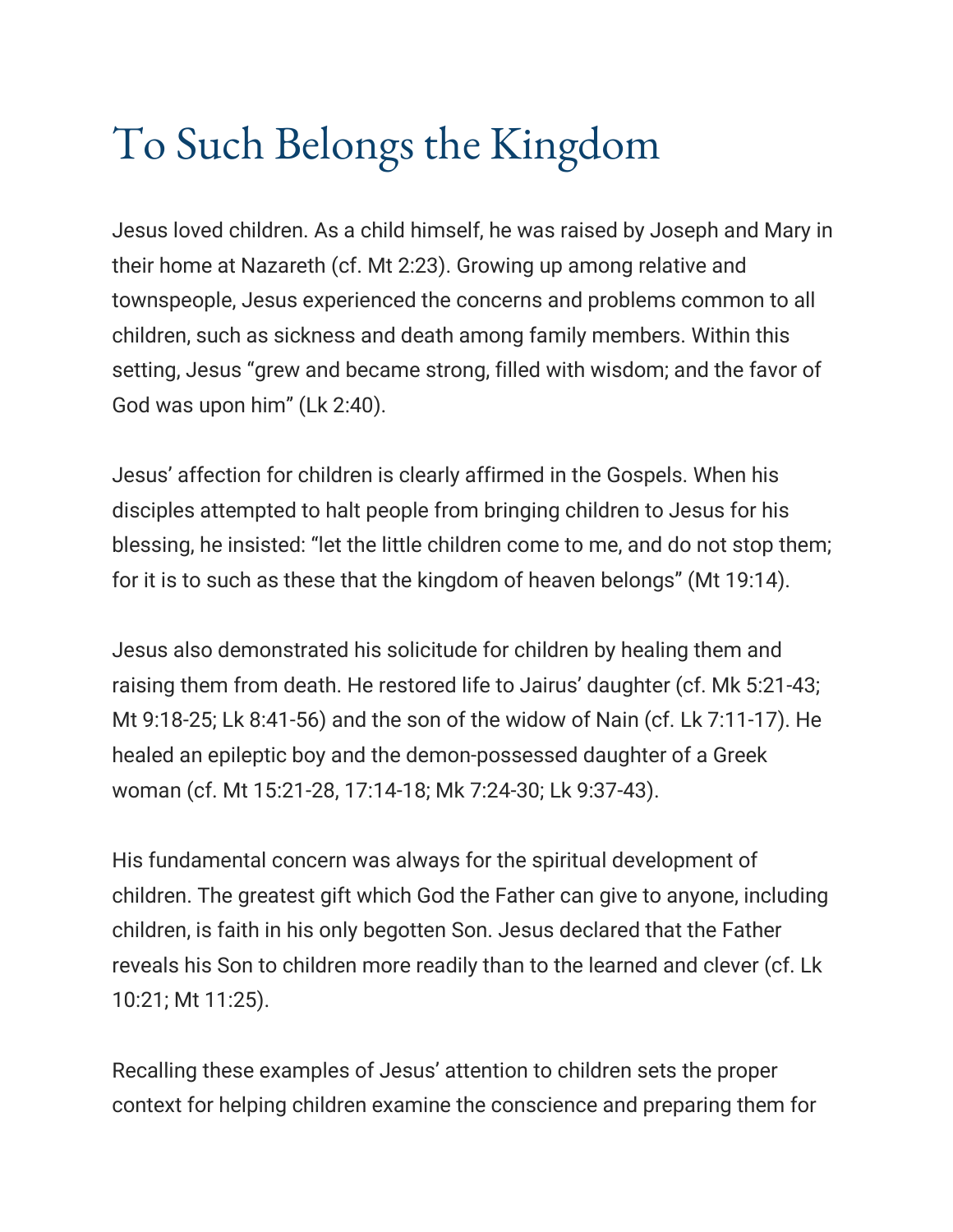the Sacrament of Reconciliation. This sacrament allows Jesus to express his love for children today. Through it, he continues to influence their lives; he demonstrates his power to heal them, to free them from the bondage of sin, and raise them to new life. In turn, this sacrament allows children to come to know and love Jesus. For these reasons, Jesus still exhorts us: "Let the children come!"

## An Examination of Conscience for Children

## Responsibilities to God:

Have I prayed every day?

Have I prayed my morning prayers and night prayers? Have I prayed with my parents and family? Have I been moody and rebellious about praying and going to church on Sunday? Have I asked the Holy Spirit to help me whenever I have been tempted to sin?

Have I asked the Holy Spirit to help me do what is right?

## Responsibilities to others:

Have I been obedient and respectful to my parents? Have I lied or been deceitful to them or to others? Have I been arrogant, stubborn or rebellious? Have I talked back to parents, teachers or other adults? Have I pouted and been moody? Have I been selfish toward my parents, brothers, and sisters, teachers, or my friends and schoolmates?